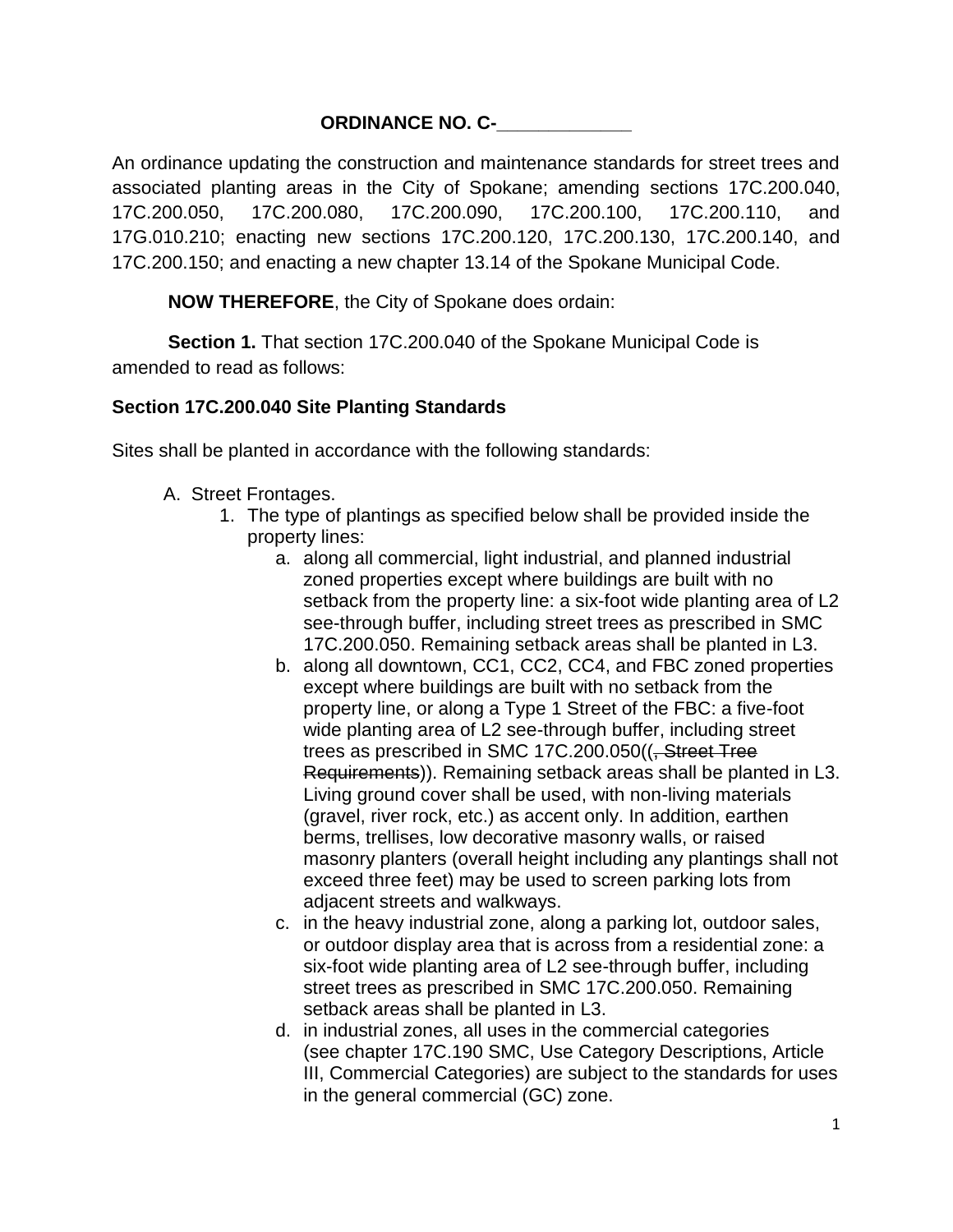- e. along all RA, RSF, RTF, RMF, and RHD zones((, except for single-family residences and duplexes)): six feet of L3 open area landscaping((, including))and street trees as prescribed in SMC 17C.200.050 are required, except that for single-family residences and duplexes, only street trees are required. For residential development along principal and minor arterials, a six-foot high fence with shrubs and trees may be used for screening along street frontages. The fence and landscaping shall comply with the standards of SMC 17C.120.310 for the clear view triangle and must be placed no closer than twelve feet from the curb line. A minimum of fifty percent of the fence line shall include shrubs and trees. The landscaping is required to be placed on the exterior (street side) of the fence.
- 2. Within the clear view triangle (defined at SMC 17A.020.030) at street intersections on corner lots and at driveway entries to public streets, ((Plantings))plantings may not exceed thirty-six inches in height or hang lower than ninety-six inches ((-within the clear view triangle at street intersections on corner lots and at driveway entries to public streets)). ((The clear view triangle is defined in SMC 17A.020.030.)) The ((director of engineering services))City Engineer may further limit the height of plantings, landscaping structures, and other site development features within ((the))a particular clear view triangle or may expand the [size of the clear v](file:///C:/Users/jfaught/AppData/Roaming/Adobe/Dreamweaver%20CS6/en_US/OfficeImageTemp/17C-200.040_A2.jpg)iew triangle as conditions warrant in a particular case.



B. Other Property Perimeters.

A planting strip of five feet in width shall be provided along all other property lines except where buildings are built with no setback from the property line or where a parking lot adjoins another parking lot. In CC zoned ((subject)) properties, the planting strip shall be eight feet in width to enhance the screening between CC and Residential zoned properties. The type of planting in this strip varies depending upon the zone designation of the properties sharing the property line (with or without an intervening alley) as indicated in the matrix below. Where properties with dissimilar zones share a common boundary, the property with the more intense zone shall determine the required type of planting and the planting width. The owners of adjacent properties may agree to consolidate their perimeter plantings along shared boundaries. ((Therefore))For example, instead of each property providing a five-foot wide planting strip, ((they together))adjacent property owners could provide ((one))a single, shared five-foot wide planting strip, so long as the required planting type, as indicated in the matrix below, is provided. Types of landscaping to be provided in planting strips alongside and rear property lines: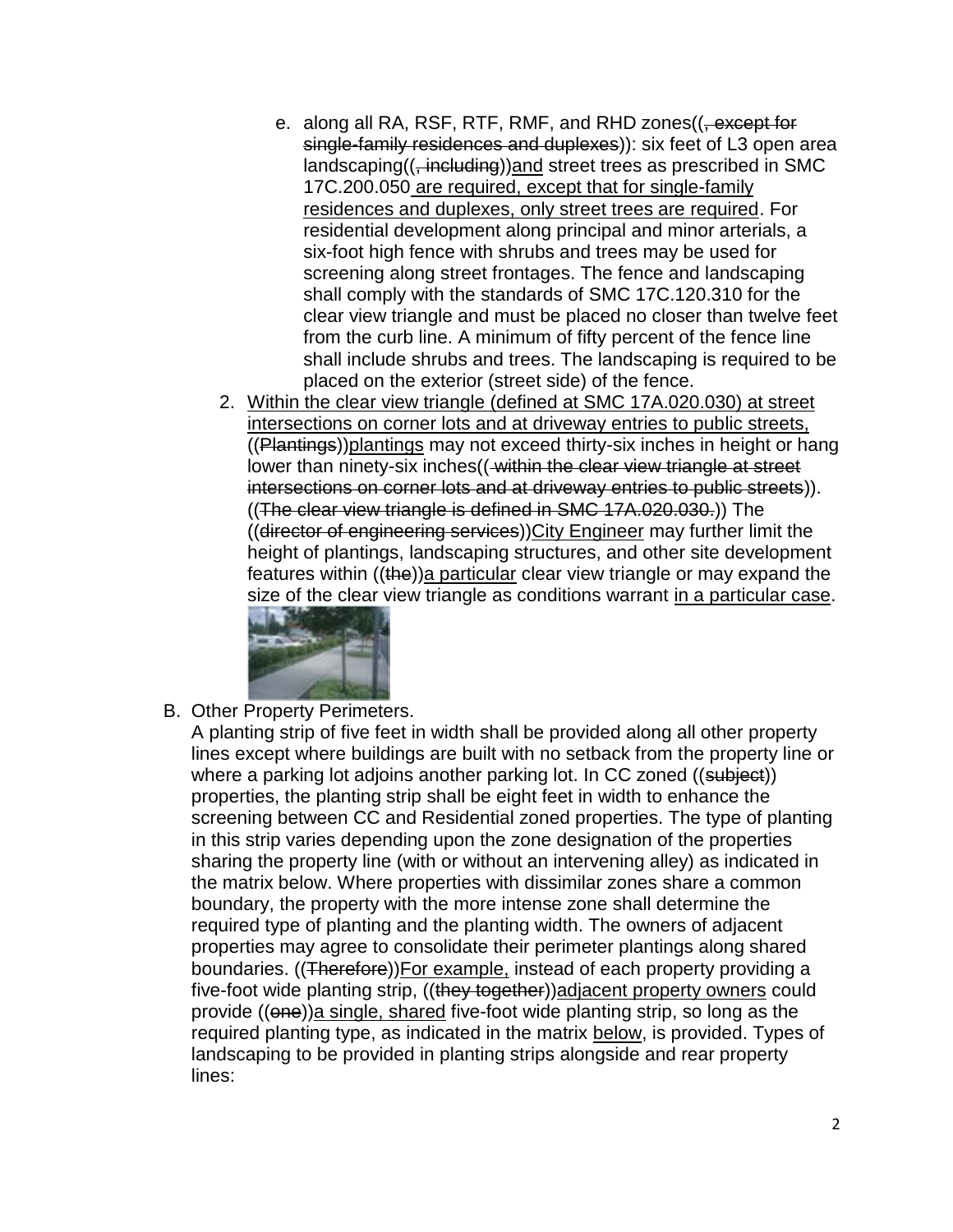| <b>PROPERTY ZONE RA RSF</b> |                |                |                |                 |                   |                |                | <b>ADJACENT PROPERTY ZONE</b><br>(horizontal) |           |                          |                                  |  |  |  |  |  |  |  |
|-----------------------------|----------------|----------------|----------------|-----------------|-------------------|----------------|----------------|-----------------------------------------------|-----------|--------------------------|----------------------------------|--|--|--|--|--|--|--|
|                             | <b>RTF</b>     | <b>RMF</b>     | <b>RHD</b>     | Ο,<br><b>OR</b> | NR,<br><b>NMU</b> |                | CB GC          | CC,<br><b>FBC</b>                             | LI,<br>PI |                          | HI DT                            |  |  |  |  |  |  |  |
| --                          | --             | --             | --             | $- -$           | --                | $- -$          | $- -$          | --                                            | --        | $- -$                    | $- -$                            |  |  |  |  |  |  |  |
| --                          | --             | --             | --             | --              | --                | --             | --             | --                                            | --        | --                       | $- -$                            |  |  |  |  |  |  |  |
| --                          | --             |                | --             | --              | --                | $- -$          | --             | --                                            | --        | --                       | $- -$                            |  |  |  |  |  |  |  |
| $\overline{2}$              | $\overline{2}$ | .3             | $\overline{2}$ | $\overline{2}$  | $\overline{2}$    | $-1$           | .1             | $-1$                                          | --        | $\mathbf{u}$             | L1                               |  |  |  |  |  |  |  |
| $\overline{2}$              | L <sub>2</sub> | L2             | L3             | L2              | L2                | $\overline{2}$ | L2             | L <sub>2</sub>                                | --        | $- -$                    | L <sub>2</sub>                   |  |  |  |  |  |  |  |
| $\overline{2}$              | L2             | $\overline{2}$ | $\overline{2}$ | L <sub>3</sub>  | L2                | $-2$           | L2             | --                                            | --        | --                       | L <sub>2</sub>                   |  |  |  |  |  |  |  |
| $\overline{\phantom{0}}$ 1  | L2             | $\overline{2}$ | L <sub>2</sub> | L2              | L <sub>3</sub>    | L3             | L <sub>2</sub> | --                                            | --        | $\overline{\phantom{a}}$ | L3                               |  |  |  |  |  |  |  |
| - 1                         | L1             | L1             | L <sub>2</sub> | L2              | L3                | L3             | L3             | $- -$                                         | --        | $- -$                    | L3                               |  |  |  |  |  |  |  |
| _1                          | L1             | L1             | L <sub>2</sub> | L2              | L2                | L3             | L3             | --                                            | --        | --                       | L3                               |  |  |  |  |  |  |  |
| 1                           | L1             | L1             | L <sub>2</sub> | --              | --                | --             | $- -$          | --                                            | --        | --                       | $- -$                            |  |  |  |  |  |  |  |
| L1                          | L1             | L1             | L1             | L <sub>1</sub>  | L <sub>2</sub>    | --             | $- -$          | --                                            | --        | --                       | $- -$                            |  |  |  |  |  |  |  |
| -1                          | L1             |                |                |                 |                   | --             | --             | --                                            | --        | --                       | $- -$                            |  |  |  |  |  |  |  |
|                             |                |                |                |                 |                   |                |                |                                               |           |                          |                                  |  |  |  |  |  |  |  |
|                             |                |                |                |                 |                   |                |                |                                               |           |                          | L1<br>L1<br>L <sub>1</sub><br>L1 |  |  |  |  |  |  |  |

Notes:

[1] In the industrial zones, all uses in the commercial categories (see chapter 17C.190 SMC, Use Category Descriptions, Article III, Commercial Categories) are subject to the standards for uses in the general commercial (GC) zone.

C. Planning Director Discretion.

The planning director shall have the discretion to waive or reduce the requirements of subsections (A)(1) and (B) of this section based on the following factors:

- 1. No useable space for landscaping exists between the proposed new structure and existing structures on adjoining lots or alleys because of inadequate sunlight or inadequate width.
- 2. The building setback provided in front of the new structure is less than six feet or is developed as a plaza with decorative paving/pavers, trees, planters, or other amenities.
- 3. Xeriscape landscaping is utilized in designated stormwater control areas.
- 4. When existing trees and other vegetation serves the same or similar function as the required landscaping, they may be substituted for the required landscaping if they are healthy and appropriate for the site at mature size. When existing trees are eight inches or more in diameter, they shall be equivalent to three required landscape trees. If necessary, supplemental landscaping shall be provided in areas where existing vegetation is utilized to accomplish the intent of this chapter.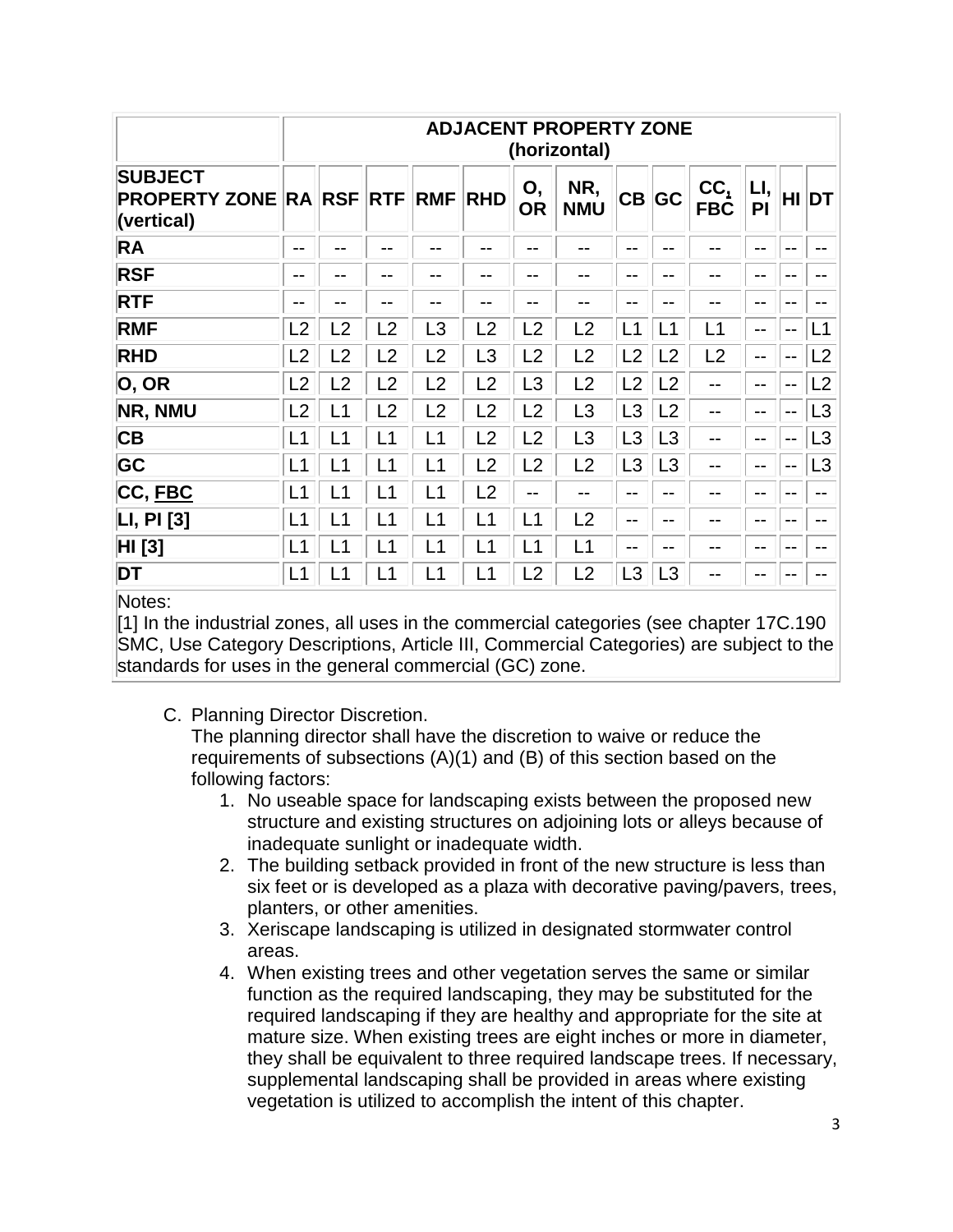D. Other Areas.

All other portions of a site not covered by structures, hard surfaces, or other prescribed landscaping shall be planted in L3 open area landscaping until the maximum landscape requirement threshold is reached (see SMC 17C.200.080).

- E. Parking Lot Landscaping Design.
	- 1. Purpose.

To reduce the visual impact of parking lots through landscaped areas, trellises, and/or other architectural features that complement the overall design and character of developments.



- 2. Parking Lot Landscaping Design Implementation. This section is subject to the provisions of SMC 17C.120.015, Design Standards Administration.
- 3. The parking lot landscape shall reinforce pedestrian and vehicle circulation, especially parking lot entrances, ends of driving aisles, and pedestrian walkways leading through parking lots. (P)
- 4. Planted areas next to a pedestrian walkways and sidewalks shall be maintained or plant material chosen to maintain a clear zone between three and eight feet from ground level. (R)



- 5. Low walls and raised planters (a maximum height of three feet), trellises with vines, architectural features, or special interest landscape features shall be used to define entrances to parking areas. Where signs are placed on walls, they shall be integrated into the design and complement the architecture or character of other site features. (P)
- 6. Landscape plant material size, variety, color, and texture within parking lots should be integrated with the overall site landscape design. (C)
- F. Parking, Outdoor Sales, and Outdoor Display Areas.
	- 1. In residential, commercial, center and corridor, and FBC zones, a sixfoot wide planting area of L2 see-through buffer landscaping shall be provided between any parking lot, outdoor sales, outdoor display area, and a street right-of-way. Living ground cover shall be used, with nonliving materials (gravel, river rock, etc.) as accent only. In addition, earthen berms, trellises, low decorative masonry walls, raised masonry planters, or L1 visual screen landscaping shall be used to screen parking lots from adjacent streets and walkways (overall height including any plantings or structures shall not exceed three feet). Trees required as a part of the L2 landscape strip shall be located according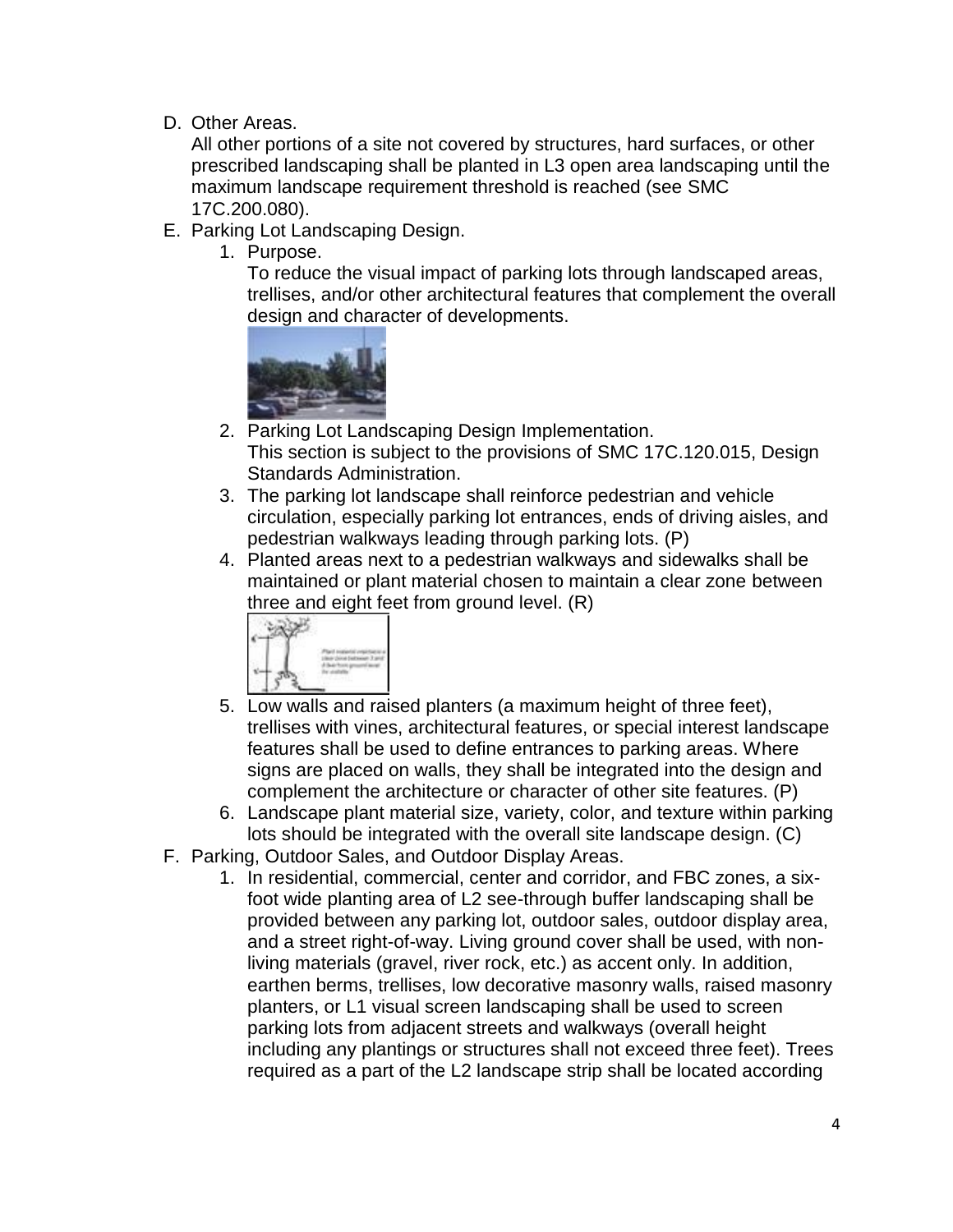to the standards for street trees in SMC 17C.200.050, Street Tree Requirements.

- 2. In residential, commercial, center and corridor, and FBC zones all parking stalls shall be within sixty feet of a planted area with L3 open area landscaping. All individual planting areas within parking lots shall be at least one hundred fifty square feet in size.
- 3. In residential, commercial, center and corridor, and FBC zones all paved parking areas on a site with more than fifty cumulative parking spaces shall have plantings that satisfies one of the following options:
	- a. Option 1.

Interior landscaping consisting of L3 open area landscaping, including trees amounting to at least ten percent of the total area of the paved parking area, excluding required perimeter and street frontage strips. A minimum of one interior tree shall be planted for every six parking spaces.

b. Option 2.

Tree plantings shall be spaced in order that tree canopies cover a minimum of seventy percent of the entire paved area of the parking lot within fifteen years of project completion. Canopy coverage shall be measured in plan view, and be based on projected mature size of the selected tree species. All individual planting areas within parking lots shall be a minimum of eight feet in width, be at least one hundred fifty square feet in size, and in addition to the required trees, shall be planted with a living groundcover. See the "Landscape Plants for the Inland Northwest" issued by the Washington State University cooperative extension and the U.S. department of agriculture, available from the City planning services department, for acceptable mature tree size to be used when calculating canopy size.



- 4. Where parking lots are located between the building and a street, the amount of required interior landscaped area shall be increased by fifty percent and the minimum amount of tree shade cover shall increase to eighty percent. Where parking lots are behind buildings, the amount of interior landscaping may be decreased by fifty percent of what the code requires and the minimum amount of tree shade cover shall decrease to fifty percent.
- 5. A planting strip of five feet in depth with L1 visual screen landscaping or site-obscuring decorative wood, iron, etc. fences or masonry walls at least six feet in height shall be installed along property lines where any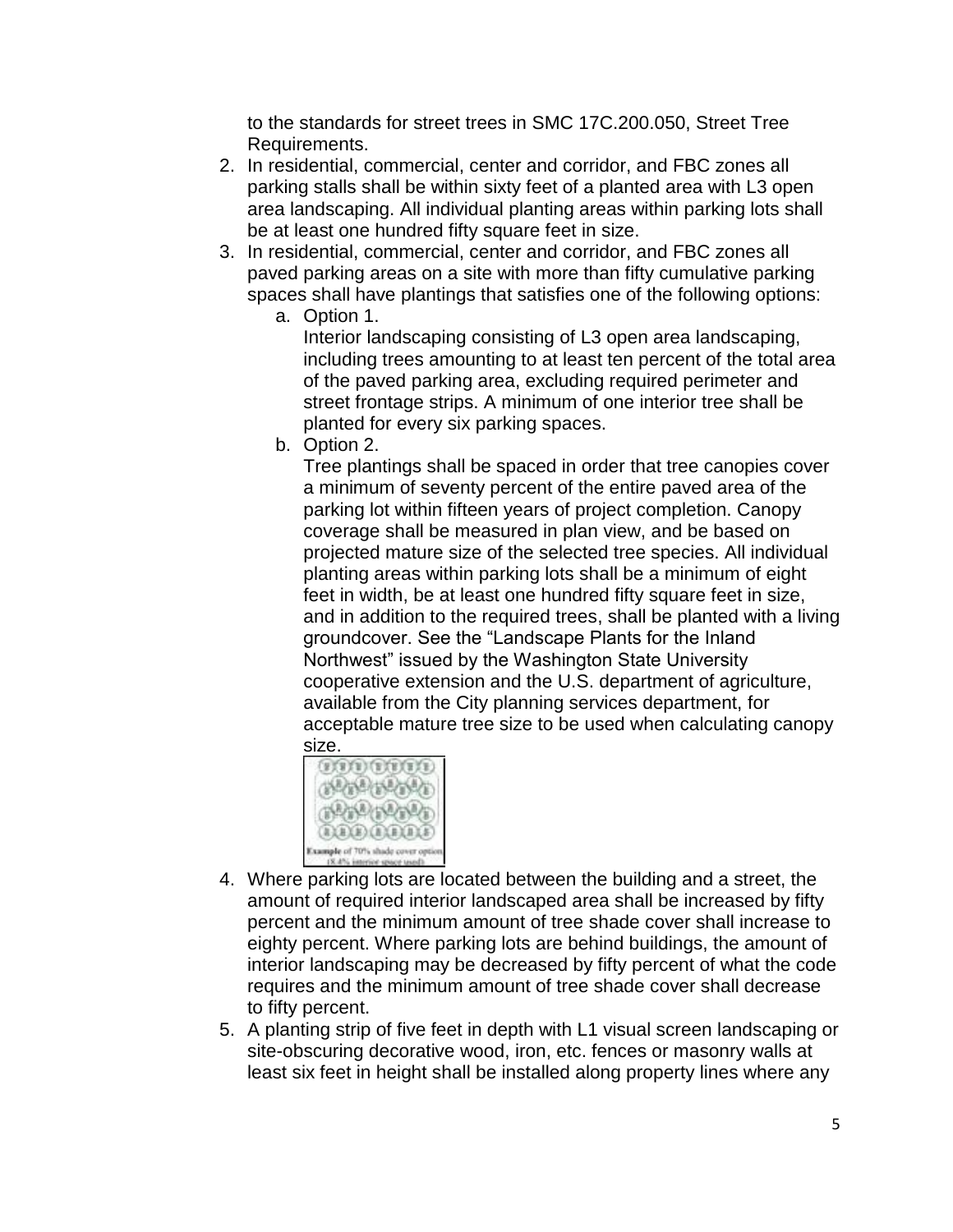adjacent single-family residential zone would have views of parking or service areas.

6. A minimum of two-foot setback shall be provided for all trees and shrubs where vehicles overhang into planted areas.



- 7. In industrial zones, parking lots, outdoor sales, and outdoor display areas that are abutting or across the street from residential zones are subject to all of the requirements of subjections (E) and (F) of this section.
- 8. In industrial zones, all uses in the commercial categories (see chapter 17C.190 SMC, Use Category Descriptions, Article III, Commercial Categories) are subject to the standards for uses in the general commercial (GC) zones.
- 9. In downtown zones an applicant must demonstrate to the director that the following required elements meet the intent of the Downtown Design Guidelines. Key design elements for these features include integrating storm water facilities, improving the pedestrian environment, and adding public amenities next to surface parking; outdoor sales and outdoor display areas so that they help to define space and contribute to a more active street environment.
	- a. Surface Parking Lot Liner Walls in the Downtown Zones. Surface parking lots must have a solid, decorative concrete or masonry wall adjacent to a complete street and behind a sidewalk. The wall must have a minimum height above the surface of the parking lot of two and one-half feet and a maximum height of three feet. The wall shall screen automobile headlights from surrounding properties. A wrought iron fence may be constructed on top of the wall for a combined wall and fence height of six feet. An area with a minimum width of two feet, measured from the property line, must be provided, landscaped and maintained on the exterior of the required wall. Such walls, fences, and landscaping shall not interfere with the clear view triangle. Pedestrian access through the perimeter wall shall be spaced to provide convenient access between the parking lot and the sidewalk. There shall be a pedestrian access break in the perimeter wall at least every one hundred fifty feet and a minimum of one for every street frontage. Any paving or repaving of a parking lot over one thousand square feet triggers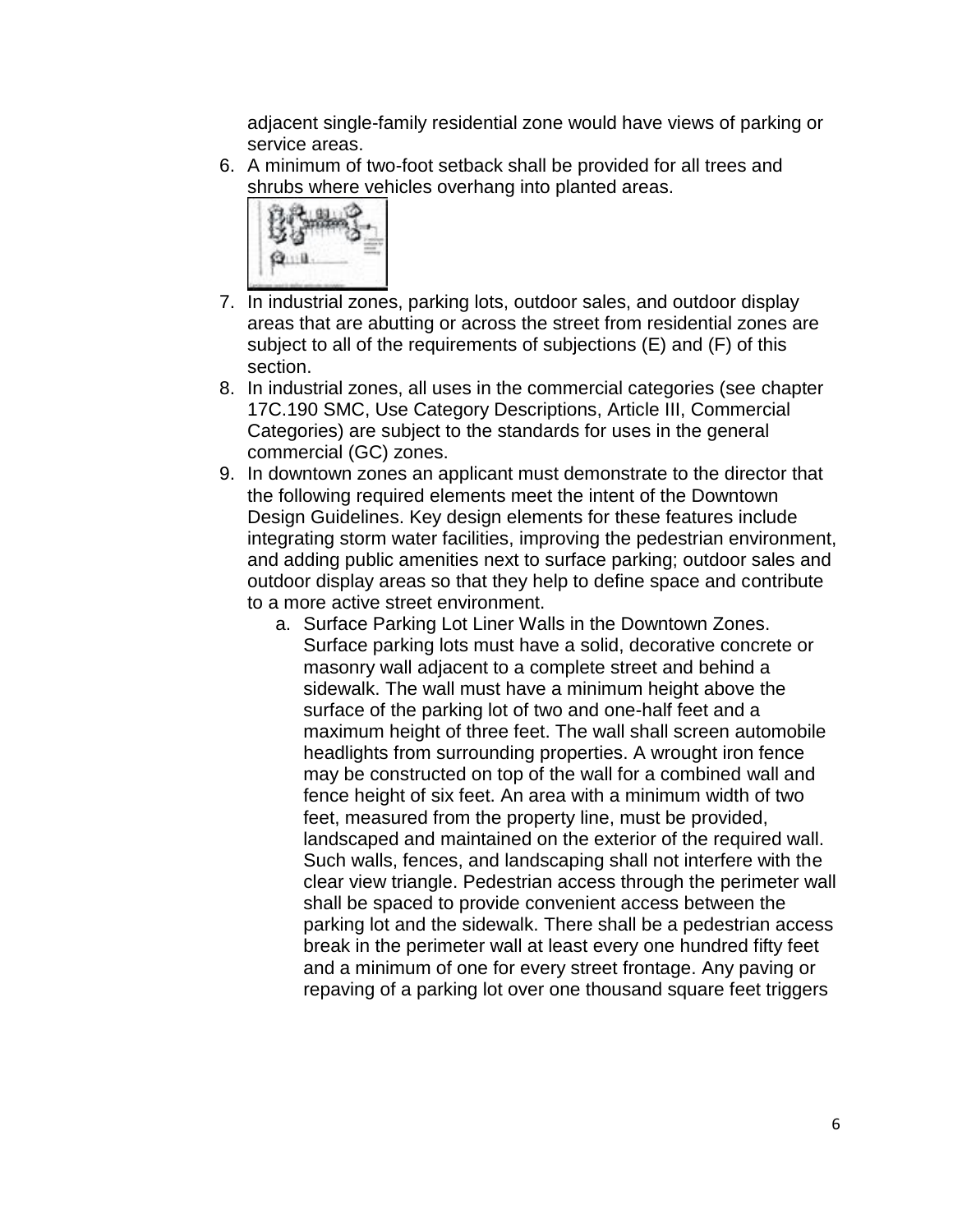these requirements.



Parking liner walls with plantings contribute to an interesting pedestrian environment. The parking liner wall and screen pictured above is enhanced by larger wall sections near automobile crossing points and a change in sidewalk scoring pattern. Both give cues to pedestrians and drivers.

- b. Surface parking lots in the Downtown zones are subject to the interior parking lot landscaping standard sections (F)(2) through (F)(6).
- c. The exterior boundary of all surface parking lots adjacent to any public right-of-way must include trees spaced no more than twenty-five feet apart. The leaves of the trees or any other landscaping features at maturity shall not obscure vision into the parking lot from a height of between three and eight feet from the ground. The species of trees shall be selected from the city's street tree list. If street trees exist or are provided consistent with SMC 17C.200.050 then this landscaping strip may be omitted.
- d. Outdoor sales and display areas shall contribute to an interesting streetscape by providing the following:
	- i. Monument Features or Artistic Elements along the Street Edge between the Outdoor Display Area and the Sidewalk.

These shall be integrated with display area lighting and pedestrian amenities.

ii. Additional Streetscape Features in the Sidewalk Environment.

Items may include elements that improve the health of street trees and plantings, improve storm water management, or artistic features that improve the pedestrian environment. This may include items such as permeable pavers in the pedestrian buffer strip, increased soil volumes for street trees, suspended sidewalks around the street tree to increase the amount of un-compacted soils, and engineered soils to support larger and healthier trees.

**Section 2.** That section 17C.200.050 of the Spokane Municipal Code is amended to read as follows: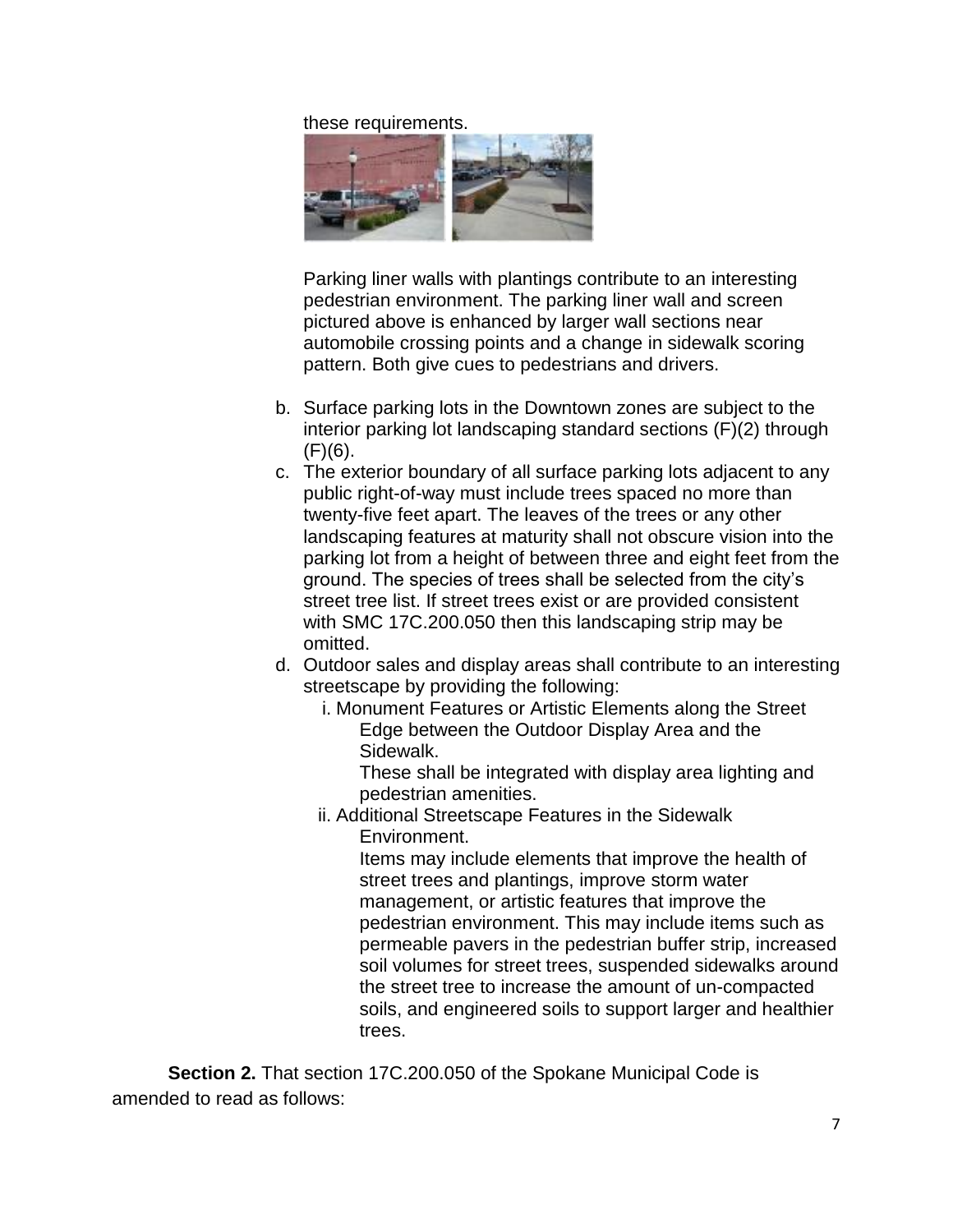### **Section 17C.200.050 Street Tree Requirements**

A. Purpose.

To provide consistent street frontage character within the street right-of-way. The street tree standards also maintain and add to Spokane's tree canopy and enhance the overall appearance of commercial and neighborhood development. Trees are an integral aspect of the Spokane landscape and add to the livability of Spokane. They provide aesthetic and economic value to property owners and the community at large.

- B. Street Tree Implementation.
	- 1. Street trees are required along all city streets in downtown, commercial, center and corridor, industrial (( $zones$ )), residential ( $(zones$ )), and ( $(ih)$ ) FBC zones.
	- 2. Street trees shall be planted between the curb and the walking path of the sidewalk.



- 3. Street trees and other landscaping shall be maintained and irrigated by the adjacent property owner. If the adjacent property owner fails to maintain the adjacent street trees and other landscaping, the City may perform the required tree and other landscaping work at the abutting property owner's expense as referenced in SMC 12.02.0210(B)(2).
- 4. If a street has a uniform planting of street trees or a distinctive species within the right-of-way, then new street trees should be of a similar form, character and planting pattern.
- 5. For a full list of approved trees in the city of Spokane, see the urban forestry program's approved street tree list. Species selection should be guided by individual site conditions including hydrology, soil, solar orientation, and physical constraints.
- C. Planting Zones.
	- 1. Provide continuous planting strips or individual planting areas per Table 17C.200.050-1, Tree Planting Dimensional Standards.

| TABLE 17C.200.050-1<br><b>Tree Planting Dimensional Standards [1]</b> |                                                                                                |                                                                                        |  |  |  |  |  |
|-----------------------------------------------------------------------|------------------------------------------------------------------------------------------------|----------------------------------------------------------------------------------------|--|--|--|--|--|
| <b>ZONE</b>                                                           | <b>CONTINUOUS</b><br><b>PLANTING STRIP</b><br>(minimum width as measured<br>from back of curb) | <b>INDIVIDUAL</b><br><b>PLANTING AREA</b><br>(width as measured from back)<br>of curb) |  |  |  |  |  |
| Downtown                                                              | Individual Planting Areas (tree<br>vaults) required [1]                                        | 4 ft. minimum<br>6 ft. maximum [2]                                                     |  |  |  |  |  |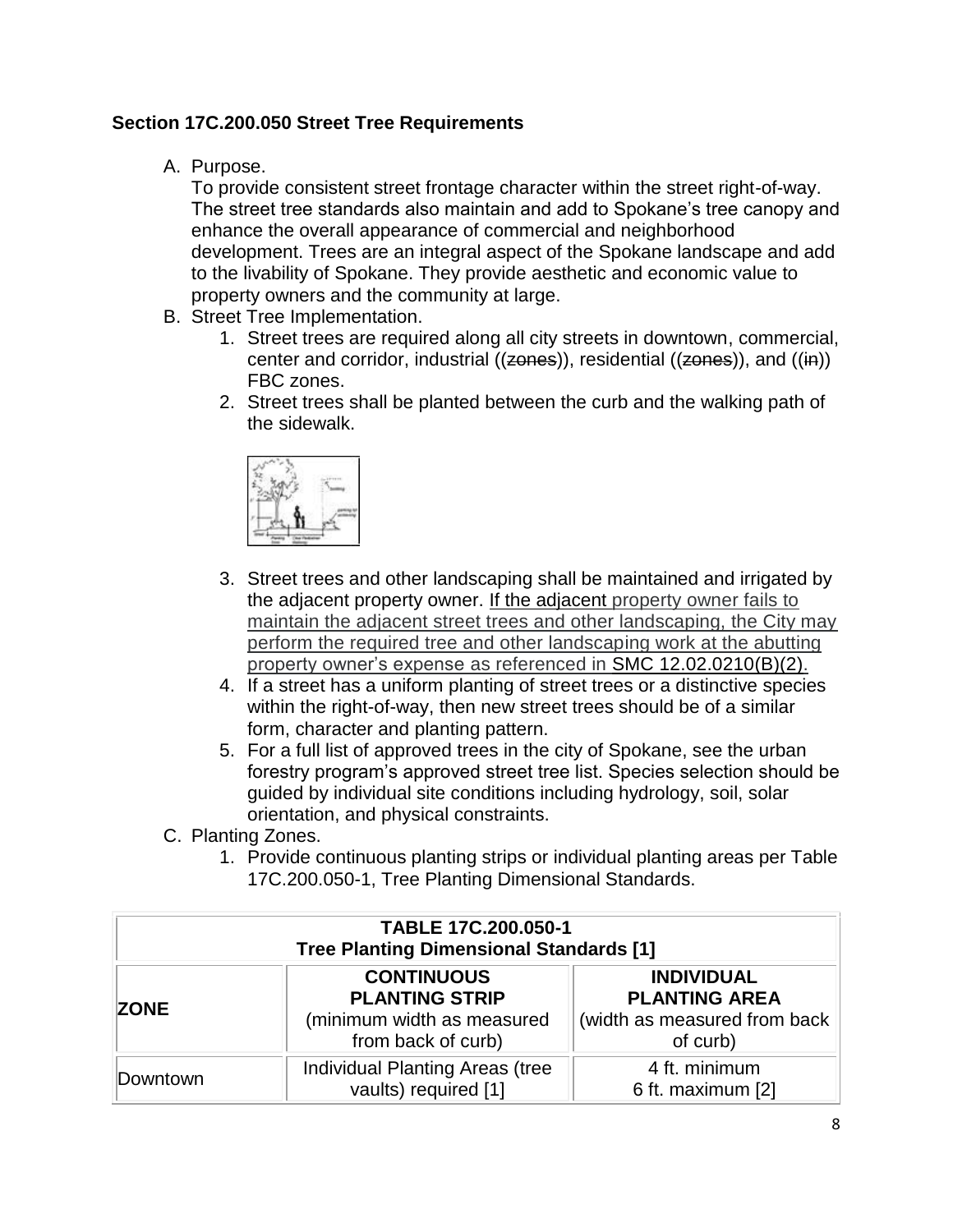| <b>CC</b>                     | 5 ft.                                                   | 4 ft. minimum<br>6 ft. maximum [2]               |
|-------------------------------|---------------------------------------------------------|--------------------------------------------------|
| <b>FBC</b>                    | Individual Planting Areas (tree<br>vaults) required [1] | 5 ft $[2]$                                       |
| Commercial                    | 5 ft.                                                   | 4 ft. minimum<br>6 ft. maximum [2]               |
| Industrial                    | 6 ft.                                                   | <b>Continuous Planting Strip</b><br>required [3] |
| RA, RSF, RTF                  | 6 ft.                                                   | <b>Continuous Planting Strip</b><br>required [3] |
| RMF, RHD                      | 6 ft.                                                   | <b>Continuous Planting Strip</b><br>required [3] |
| School/Church<br>Loading Zone | Not Applicable                                          | 4 ft. minimum<br>6 ft. maximum [2, 4]            |

Notes:

[1] Individual Planting Areas (tree vaults) are the standard for the Downtown and FBC Zones. Proposals for Continuous Planting Strips may be evaluated on a case by case basis.

[2] Un-compacted soils are necessary for street trees. Individual planting areas (or tree vaults) must be of a size to accommodate a minimum of 100 cubic feet of un-

compacted soils per tree at a maximum depth of three feet. Refer to the Engineering Design Standards for examples of potential options in individual planting areas.

[3] Continuous Planting Strips are the standard for Industrial and Residential Zones. However, individual planting areas meeting the CC standard may be proposed and evaluated on a case by case basis in Industrial, RMF and RHD Zones.

[4] In all zones, within a school/church loading zone, street tree location may vary from the standard as long as street trees are located within the right-of-way.

[5] In all zones, when a continuous planting strip will double as a stormwater swale, the minimum width shall be 6.5 feet.

- 2. Continuous Planting Strips.
	- a. Continuous planting strips may be planted with living ground cover or low plantings that are maintained at a height less than three (3) feet from ground level.
	- b. When auto traffic is immediately adjacent to the curb, new street trees must be planted at least three (3) feet from the edge of the automobile travel way.

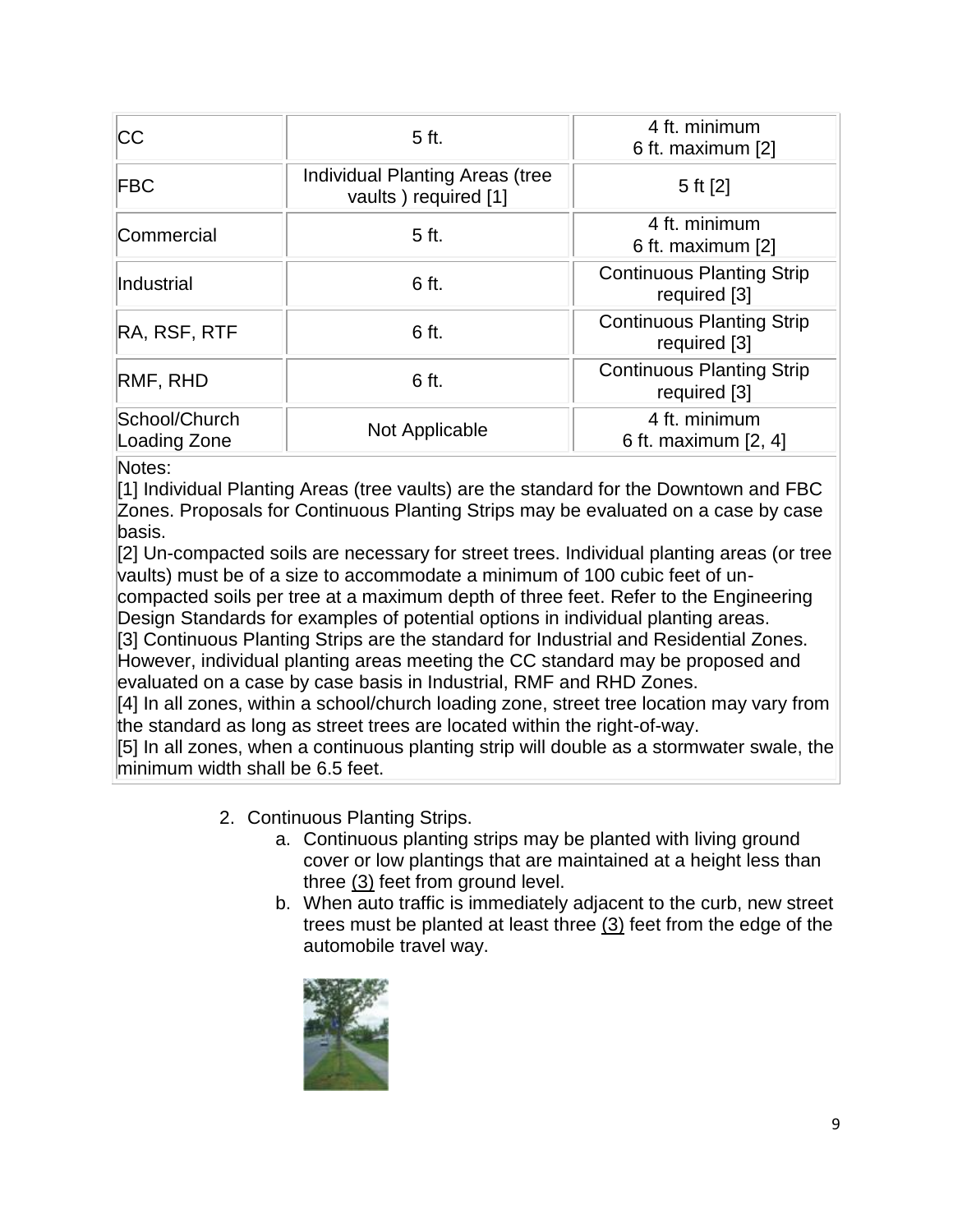- 3. Individual Planting Areas.
	- a. When an individual planting area is not symmetrical, the longer dimension shall run along the curb.
	- b. Tree grates or plantings are acceptable. However, when there is on-street parking, a tree grate or a paved walk eighteen (18) inches wide behind the curb are encouraged to help avoid conflicts with car doors and foot traffic. The minimum clear pedestrian walking path as required for the zone shall be maintained.

### **Tree Grates**



#### **Street Trees with plantings up to 3 ft.**



c. Where tree grates are used, they shall be ADA accessible and have a similar size and material as tree grates found in adjacent developments. Where tree grates are used, tree guards are encouraged for tree protection.

#### **Tree Grate with Tree Guard**



d. Un-compacted soils are necessary for street trees. A minimum of one hundred (100) cubic feet per tree at a maximum depth of three feet is required. See Engineering Design Standards for examples of potential options in individual planting areas and for retrofitting sidewalks.

|        | ł |    |
|--------|---|----|
|        |   | 16 |
| ٠<br>٠ |   |    |
|        |   |    |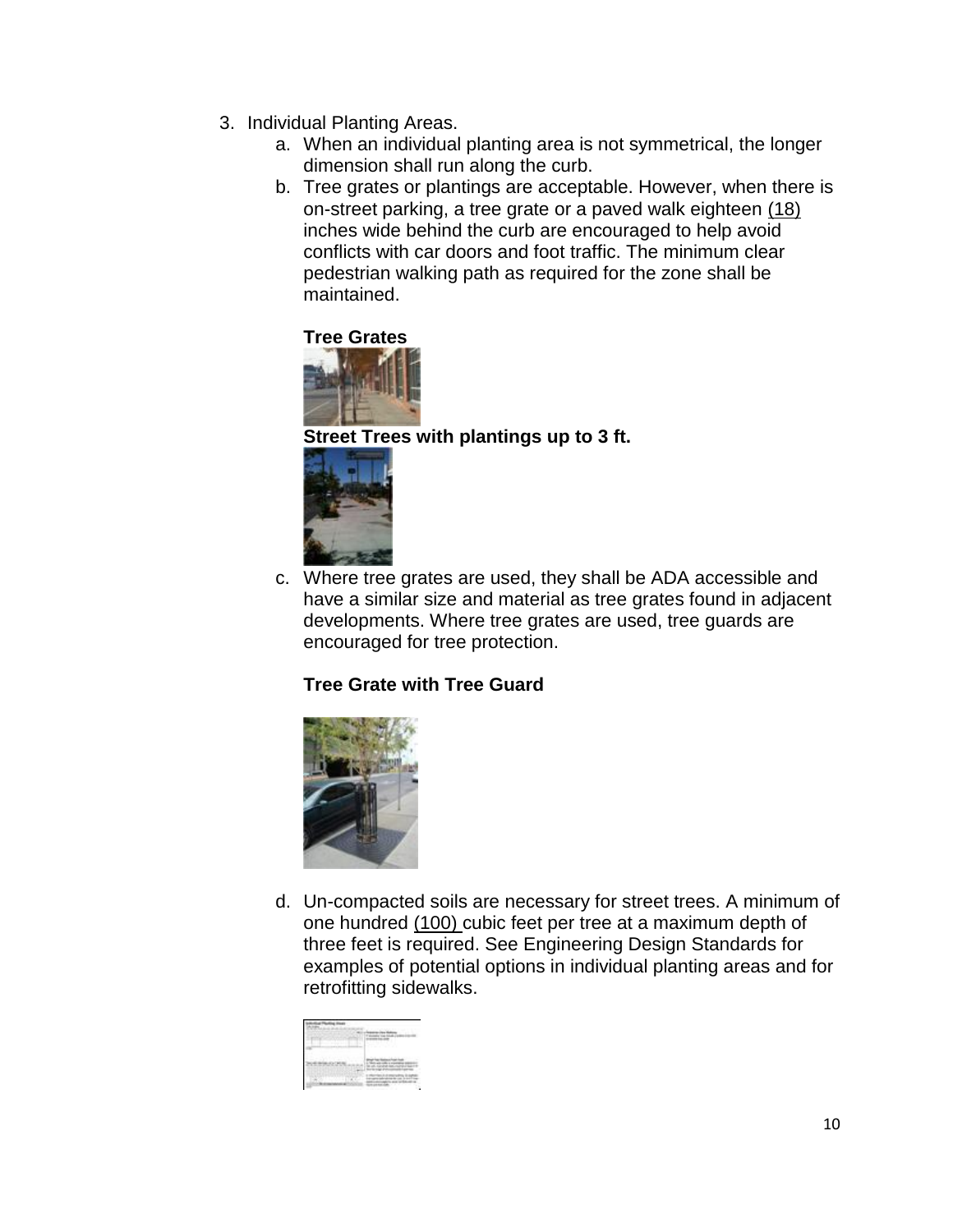- E. Size Requirements for New Street Trees.
	- 1. Street trees shall meet the most recent ANSI standards for a two-inch caliper tree at the time of planting
	- 2. Larger shade trees with spreading canopies or branches are desirable where possible. Species of street trees within the public rights-of-way shall be approved by the City urban forester and reviewed by the director of engineering services.
	- 3. If overhead power lines are present, street trees shall be limited to a mature height of twenty-five (25) feet to avoid conflict with utility lines and maintenance crews.
- F. Spacing Requirements for Street Tree Spacing. The objective, when planting and maintaining street trees, is to create and maintain in a healthy condition a continuous tree canopy over the sidewalk.
	- 1. Continuous planting strips.

Average spacing shall be ((twenty five))twenty-five (25) feet for small and columnar trees and thirty (30) feet for canopy trees. The planning director may allow increased spacing for exceptionally large trees or upon the recommendation of the urban forester.

- 2. Individual planting areas. Average spacing for all tree sizes and types shall be twenty-five (25) feet. Trees planted adjacent to parallel parking stalls with meters may be spaced twenty (20) feet apart.
- 3. Street tree plantings shall consider the location of existing utilities, lighting, driveways, business entrances and existing and proposed signs. See the Engineering Design Standards for required dimensions.
- G. Clear View Zone.

Landscaped areas between the curb and sidewalk, as well as landscaped areas within the clear view triangle as defined in SMC 17A.020.030 shall be maintained or plant material chosen to maintain a vertical clear view zone between three and eight feet from ground level.



**Section 3.** That section 17C.200.080 of the Spokane Municipal Code is amended to read as follows:

#### **Section 17C.200.080 Maximum Landscaping Requirements**

In no case shall these provisions require more than fifteen percent (15%) of the total site area to be landscaped.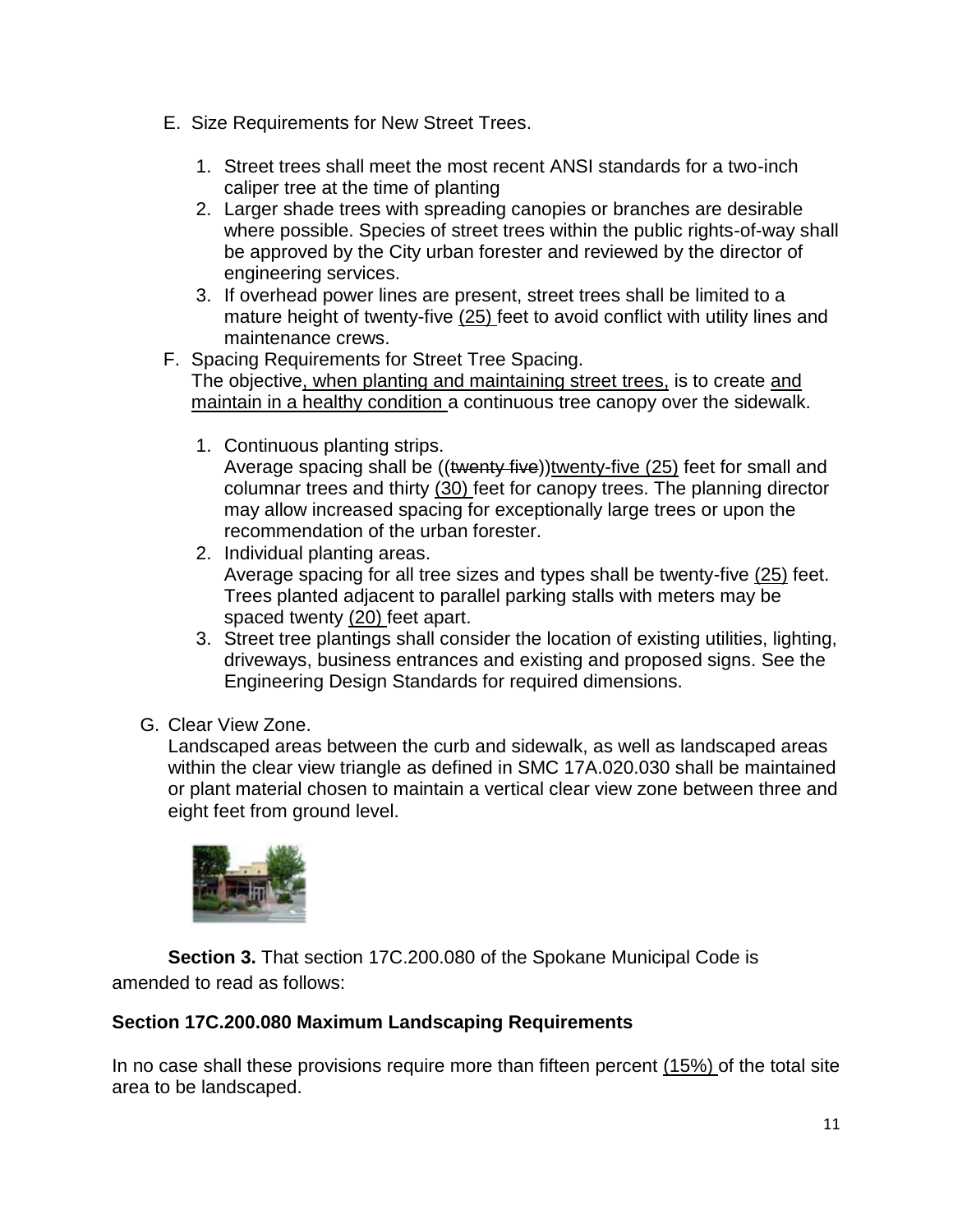**Section 4.** That section 17C.200.090 of the Spokane Municipal Code is amended to read as follows:

### **Section 17C.200.090 Completion and Bonding**

- A. All required landscaping, shall be in place before certificates of occupancy are issued. If a landscape plan was required per 17C.200.020, the applicant shall provide a form signed by the project's landscape architect verifying that required landscaping has been installed in substantial conformance with the landscaping plans approved by the City. The City shall provide the form for documenting the assessment. If, due to weather conditions, it is not feasible to install required landscape improvements, a temporary certificate of occupancy may be issued after a performance bond or other device acceptable to the City has been posted in the amount of one hundred twenty-five percent (125%) of the value of the required improvements, including labor and materials. Upon completion of the landscape improvements, the bond or device is released and a permanent certificate of occupancy issued; except a bond or device representing twenty-five percent (25%) of the value of the landscaping covering a period of two (2) years shall be provided to assure the full establishment of the landscaped area as prescribed in subsection (B) of this section.
- B. A certificate of occupancy may be issued only after a performance bond or other device acceptable to the city has been posted in the amount of twenty-five percent (25%) of the value of the required landscaping. This bond or device shall be held for a period of two (2) years to assure the full establishment of all plantings. After two (2) years, if the plantings are fully established, the bond or device is released. If the plantings have not been fully established, the bond or device shall be held for one additional year, then released or used to re-establish the plantings, whichever is appropriate.

**Section 5.** That section 17C.200.100 of the Spokane Municipal Code is amended to read as follows:

#### **Section 17C.200.100 Irrigation Requirement**

The ((Property)) owners of the adjacent property shall keep and maintain all required planting areas and street trees in a healthy condition((, including the installation and maintenance of an automatic irrigation system)). For new construction, the installation and maintenance of automatic irrigation systems shall be required.

**Section 6.** That section 17C.200.110 of the Spokane Municipal Code is amended to read as follows:

#### **Section 17C.200.110 Water Conservation Measures**

A. Landscape areas that are irrigated should be designed so that plants are grouped according to distinct hydrozones for irrigation of plants with similar water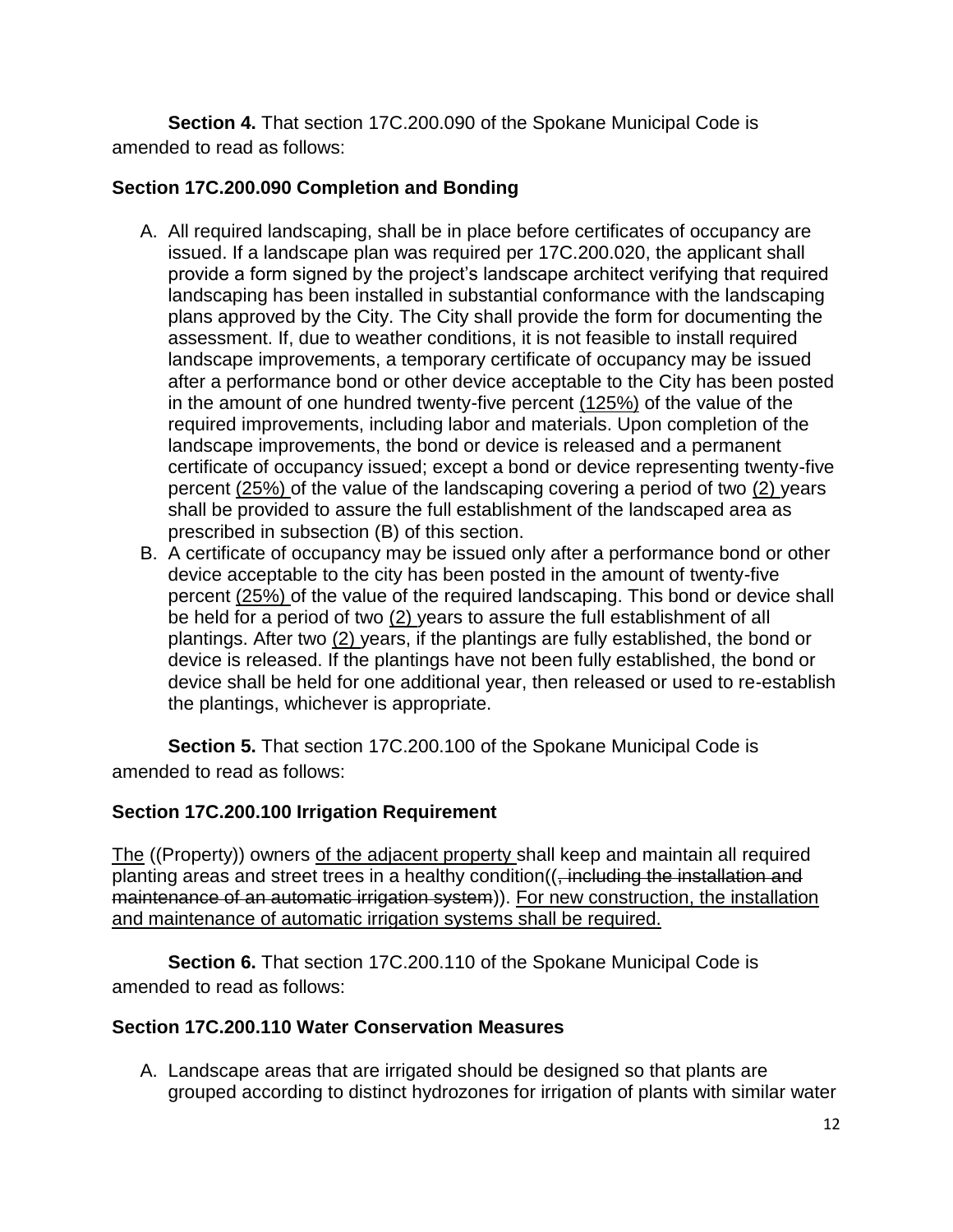needs at good efficiency.

- B. Newly landscaped areas should have soils be amended with either four (4) inches of appropriate organic material with the first two-inch layer tilled into existing soils, or as called for in a soil amendment plan for the landscape prepared by a state registered landscape architect or a professional agronomist.
- C. Newly landscaped areas, except turf, should be covered and maintained with at least two (2) inches of organic mulch to minimize evaporation.
- D. Irrigated turf strips that are less than five (5) feet in width are discouraged.
- E. Irrigated turf on slopes with finished grades in excess of thirty-three percent (33%) is discouraged.
- F. Retention of existing trees and associated understory vegetation is encouraged to reduce impacts to the stormwater system and to reduce water use. To provide an incentive for new development to retain existing trees and associated plantings, property owners proposing new development may apply for a credit against their future utility charges as provided in Chapter 13.14, SMC.

**Section 7.** That there is enacted a new section 17C.200.120 of the Spokane Municipal Code to read as follows:

#### **Section 17C.200.120 Fees in Lieu of Planting Street Trees**

The Planning Director, based upon a recommendation of the Urban Forester, may allow the payment of fees in lieu of street tree planting when site features and infrastructure prohibit adequate space for installation. When allowed, the owner of property which is adjacent to an area for which street trees are required may pay a fee of \$650 per tree in lieu of undertaking the planting of street trees.

**Section 8.** That there is enacted a new section 17C.200.130 of the Spokane Municipal Code to read as follows:

#### **Section 17C.200.130 Guarding against Damage From Construction Work**

Any person, firm or corporation engaged in or responsible for the excavation, demolition, or construction of any building, structure, street, or engaging in any utility work, and prior to the commencement of such work, shall sufficiently guard and protect street trees, public trees, and shrubs located within the limits of streets or alleys and near the location where such work is conducted so as to minimize potential injury to said trees and to maximize their chance for survival. When street and public trees are near the project, any construction permits issued by the City must be approved by the director, who may require protective measures as specified in the Arboricultural Manual.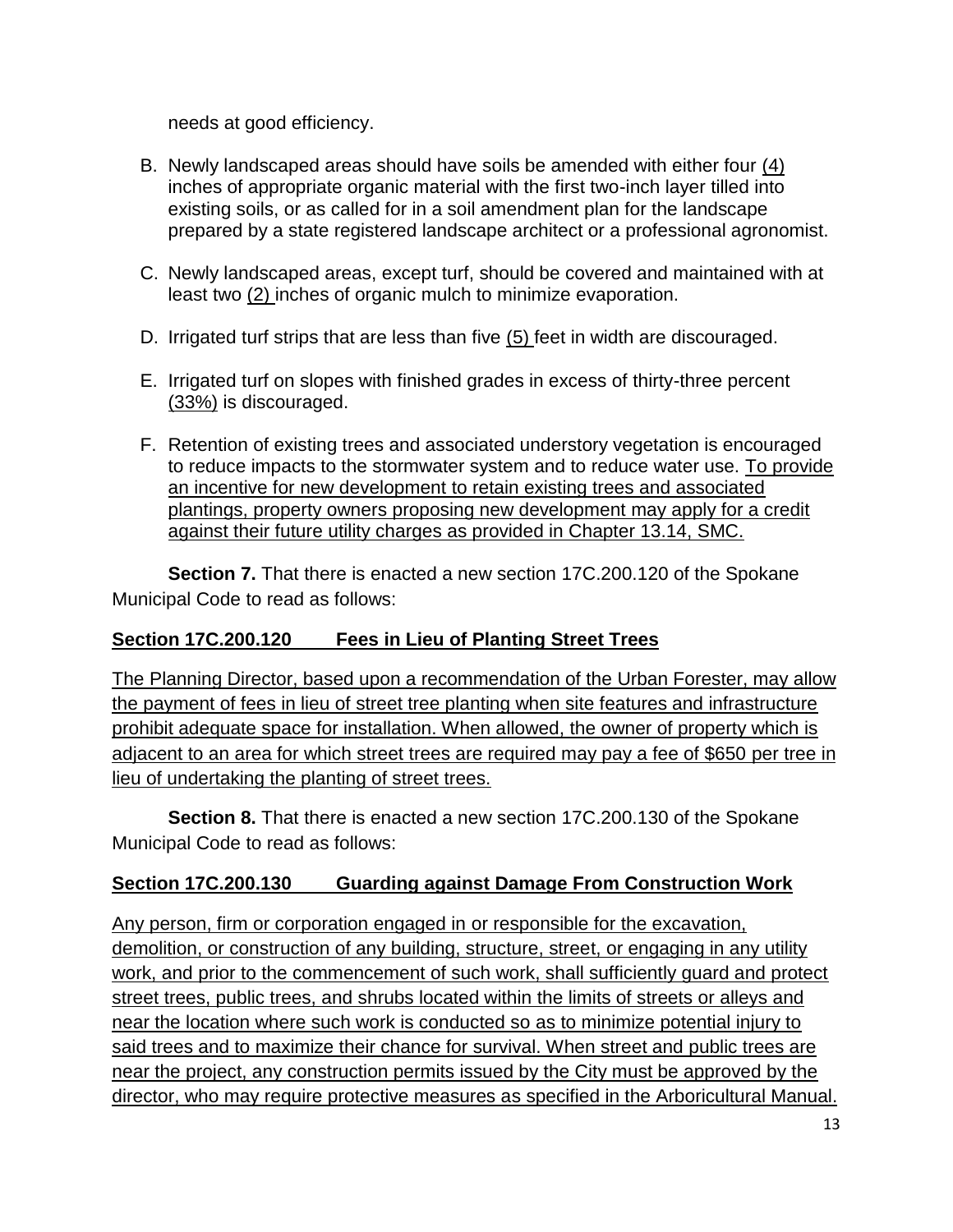**Section 9.** That there is enacted a new section 17C.200.140 of the Spokane Municipal Code to read as follows:

## **Section 17C.200.140 Unauthorized Removal; Damage or Destruction; Penalty**

- A. No street tree shall be removed without the adjacent owner first obtaining a street tree permit obtained pursuant to SMC 12.02.960.
- B. No person shall intentionally cause or suffer to be caused to any street tree any act or effort to destroy, kill, injure, mutilate, or deface a street tree by any means.
- C. Any person responsible for a violation of SMC 17C.200.140(B) must pay the cost of repairing or replacing any tree or shrub damaged by the violation and may be subject to treble the amount of damages assessed in any enforcement action brought by the City, pursuant to RCW 64.12.030. The value of trees and shrubs is to be determined in accordance with the latest revision of the Guide for Plant Appraisals as published by the International Society of Arboriculture.
- D. In addition to the other remedies required by this section, violation of this section is a class 1 civil infraction. The director has the discretion to issue a warning for a first-time violation.

**Section 10.** That there is enacted a new section 17C.200.150 of the Spokane Municipal Code to read as follows:

### **Section 17C.200.150 Incentives**

A. Property owners who retain existing trees during new construction activities on their property may be eligible for additional reductions in their water service (for residential customers) or water meter (for commercial customers) charges based on the number of points accumulated according to Table 17C.200.150, under which each point is equal to a 1% reduction, up to a maximum point accumulation of 50 points.

# **Table 17C.200.150 – Tree Retention Incentives (new construction only)**

| For lots $< 0.5$ acre, if<br>tree is: | Then<br>points<br>received<br>are: | For lot $> 0.5$ acre, if tree is: | Then<br>points<br>received<br>are: |
|---------------------------------------|------------------------------------|-----------------------------------|------------------------------------|
|                                       |                                    |                                   |                                    |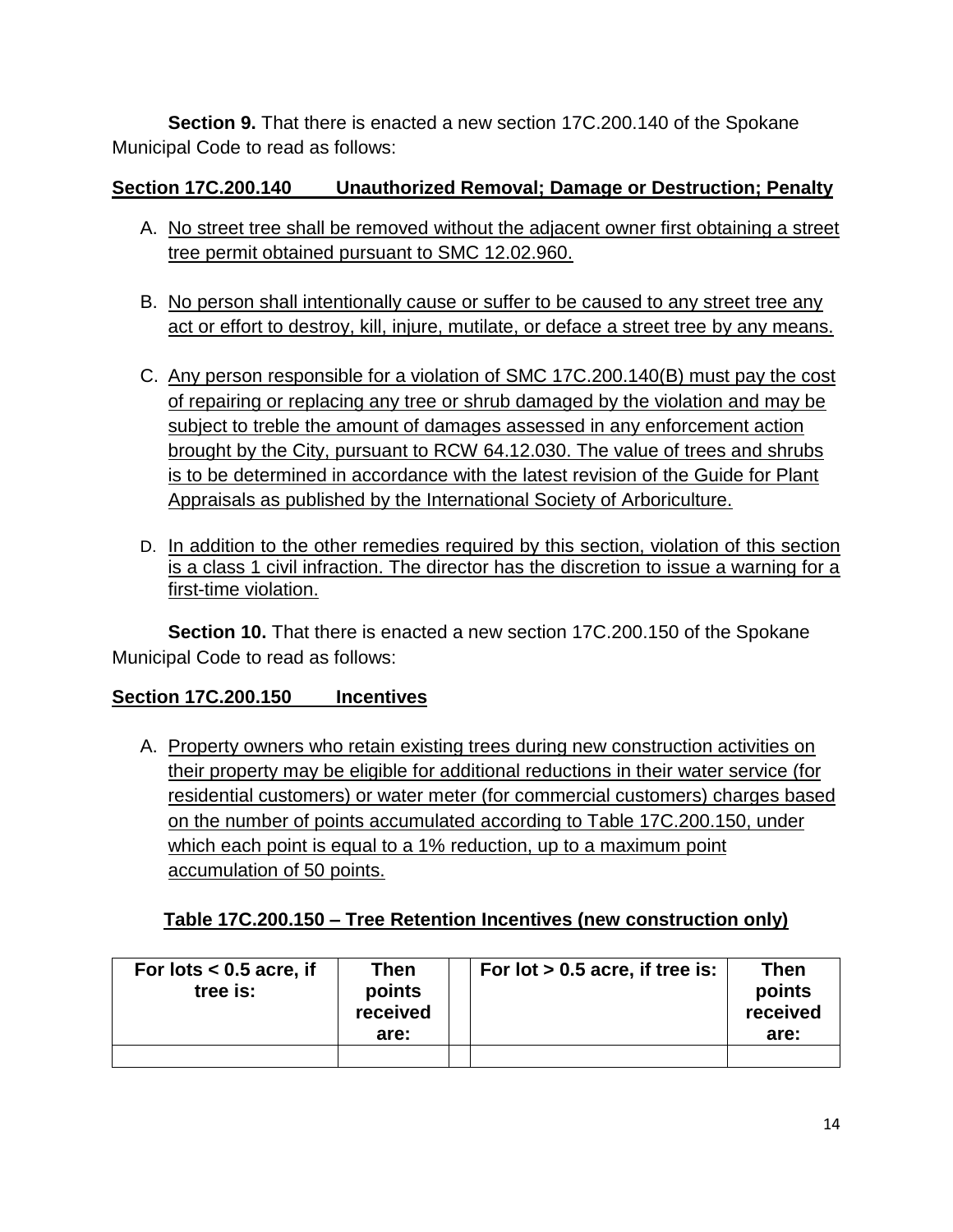| 8-15" diameter<br>measured at 4 $\frac{1}{2}$ above<br>the ground                                                                                                                                                                                                                                                                                                                                                                                                                                                                      | 10                          |  | 8-15" diameter measured at<br>4 $\frac{1}{2}$ above the ground | $\overline{5}$              |  |  |
|----------------------------------------------------------------------------------------------------------------------------------------------------------------------------------------------------------------------------------------------------------------------------------------------------------------------------------------------------------------------------------------------------------------------------------------------------------------------------------------------------------------------------------------|-----------------------------|--|----------------------------------------------------------------|-----------------------------|--|--|
| 16" + diameter<br>measured at 4 $\frac{1}{2}$ above<br>the ground                                                                                                                                                                                                                                                                                                                                                                                                                                                                      | 20                          |  | 16" + diameter measured at<br>4 $\frac{1}{2}$ above the ground | <u>10</u>                   |  |  |
| Ponderosa Pine bonus                                                                                                                                                                                                                                                                                                                                                                                                                                                                                                                   | 5 per<br>additional<br>tree |  | Ponderosa Pine bonus                                           | 5 per<br>additional<br>tree |  |  |
| To determine additional discount available on water service or water meter charges,<br>add the number of points received from this table. Each point equals a one percent<br>(1%) reduction to the water service or water meter charge. For example, if a property<br>owner retains one 16" diameter tree and two Ponderosa Pines that are both 8" in<br>diameter on a lot $> 0.5$ acre during new construction, that property has accumulated<br>30 points and therefore receives a thirty percent (30%) discount on either the water |                             |  |                                                                |                             |  |  |
| service or water meter charge for that lot.                                                                                                                                                                                                                                                                                                                                                                                                                                                                                            |                             |  |                                                                |                             |  |  |

#### B. Additional Eligibility Criteria:

- 1. Applicant must show and describe tree protection zones ("TPZ") in development plans.
- 2. Applicant must maintain TPZs during the entire period of construction.
- 3. A commercial licensed tree service arborist must oversee tree protection during construction.
- 4. Species maintained must be non-invasive species in order to qualify for the incentive created by this section.
- 5. Retained tree(s) must be in fair condition or better.
- 6. All eligibility determinations may be subject to site inspections, upon reasonable notice to the property owner, and may be conducted before, during, and after construction activities.
- 7. Tree retention incentives as described in this section shall have a duration of one year for commercial customers and three years for residential customers.

**Section 11.** That section 17G.010.210 of the Spokane Municipal Code is amended to read as follows:

#### **Section 17G.010.210 Application for Permits for Special Activities**

A. Blasting Permit.

An applicant for a permit to conduct blasting operations on a particular job shall make written application to the engineering services department, on prescribed form, showing: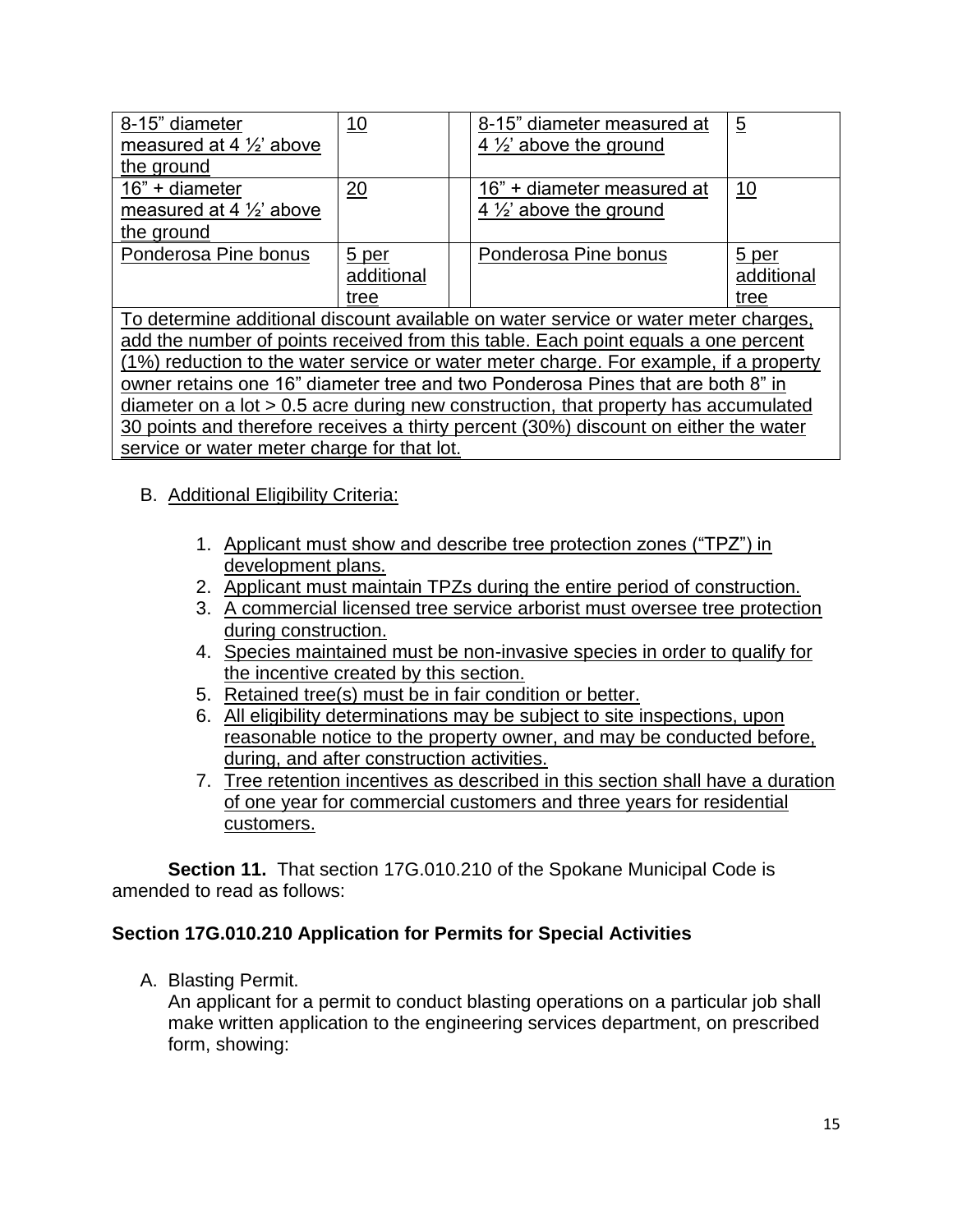- 1. if there is a structure at the blasting site, its occupancy, whether its power source is electricity or something else, and the combustibility of its contents;
- 2. the name of the person to have immediate charge of the blasting operations;
- 3. that the named blaster has currently in force a license, bond, and insurance;
- 4. such other information as may be required.
- B. Building Moving Permit.
	- 1. An applicant for a permit required to move any building, structure, or part of a structure along, over, or across a public way in the City must pay the prescribed fee and submit a written application on prescribed forms to the department of building services which application:
		- a. gives the applicant's current state contractor registration number;
		- b. is accompanied by the required street obstruction permit;
		- c. states the address and legal description of the land onto which the structure is to be moved and, if such land is within the City, is accompanied by a building relocation permit, as provided in SMC 10.26.010.
		- d. is accompanied by a certificate issued by an insurance company qualified to do business in Washington covering the moving activity with a general liability policy with minimum limits of five hundred thousand dollars combined single limit or an approved alternate indemnity arrangement;
		- e. describes the structure to be moved;
		- f. states the address from which the structure is to be moved;
		- g. details the proposed route;
		- h.details the measures to be undertaken to sufficiently guard and protect street trees, public trees, and shrubs located within the limits of streets or alleys and along the proposed route so as to minimize potential injury to said trees and to maximize their chance for survival; and
		- $((h))$ i. states the date and time of the proposed move and estimates the time required to complete the move.
	- 2. A building moving permit is a class IIIB license as provided in chapter 4.04 SMC.
	- 3. No fee shall be charged for applications to move historic landmarks or buildings located within an historic district.
- C. Sewer Permits.
	- 1. A contractor or resident homeowner proposing to construct, reconstruct, extend, or repair a side sewer, private sewer, special side sewer, or private storm sewer, as defined in chapter 13.03 SMC, shall pay the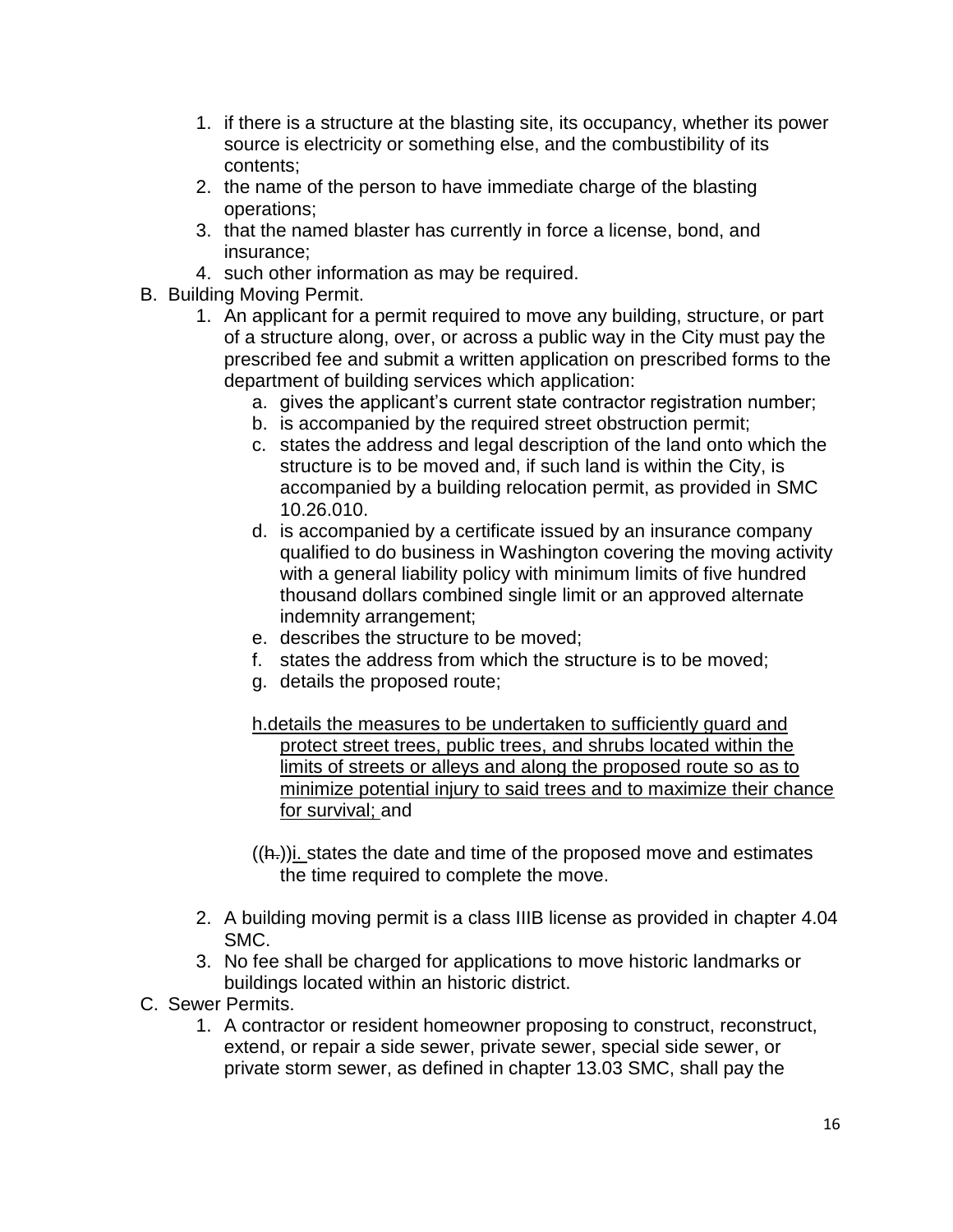prescribed fee and make application to the engineering services department for a permit, which application:

- a. gives the applicant's state contractor registration number, or contains a certificate that the applicant proposes to do work in connection with the residence owned by the applicant;
- b. indicates the legal and street address description of the premises to be served and the type of occupancy;
- c. subject to waiver by the city engineer, includes duplicate detailed plans of the work showing the entire course of the sewer from its terminus at the building(s) to the connection with the public sewer and, as may be required, detailing the structures and means for measuring, sampling, or otherwise determining the nature, quality, and quantity of sewage;
- d. gives such further information as maybe required.
- 2. If the work to be done under the sewer permit requires the excavation or obstruction of a public way, the applicant must obtain a street obstruction permit.
- 3. A separate tap permit, as provided in SMC 13.03.0606, is required for connection to the public sewer.
- D. Street Obstruction Permit.
	- 1. A person proposing to dig up, excavate, work in, occupy by person, equipment, structure, or material, or in any fashion obstruct, render less safe, or interfere with the free use of any public way must first make application to the engineering services department for a permit, which may be individual location under SMC 12.02.0706 or a master annual permit under SMC 12.02.0707.
	- 2. Exemptions.

The following activities do not require a street obstruction permit:

- a.A commercial tree licensed((, bonded, and insured tree trimming)) firm with a street tree permit may ((trim)) plant, prune, or remove trees in the public right-of-way((, provided the work is not on an arterial or within the central business district. Additionally, for all other areas, this exemption does not apply, and a permit is still required if the work:
	- i. involves more than thirty minutes operations in the right-ofway (example: simply trimming branches and loading them in a truck), or
	- ii.if the work involves tree removal, stump grinding or chipping)) if such firm has received an annual tree service obstruction permit issued by the Development Services Center in coordination with the Urban Forester or his or her designee, as provided in SMC 12.02.0707.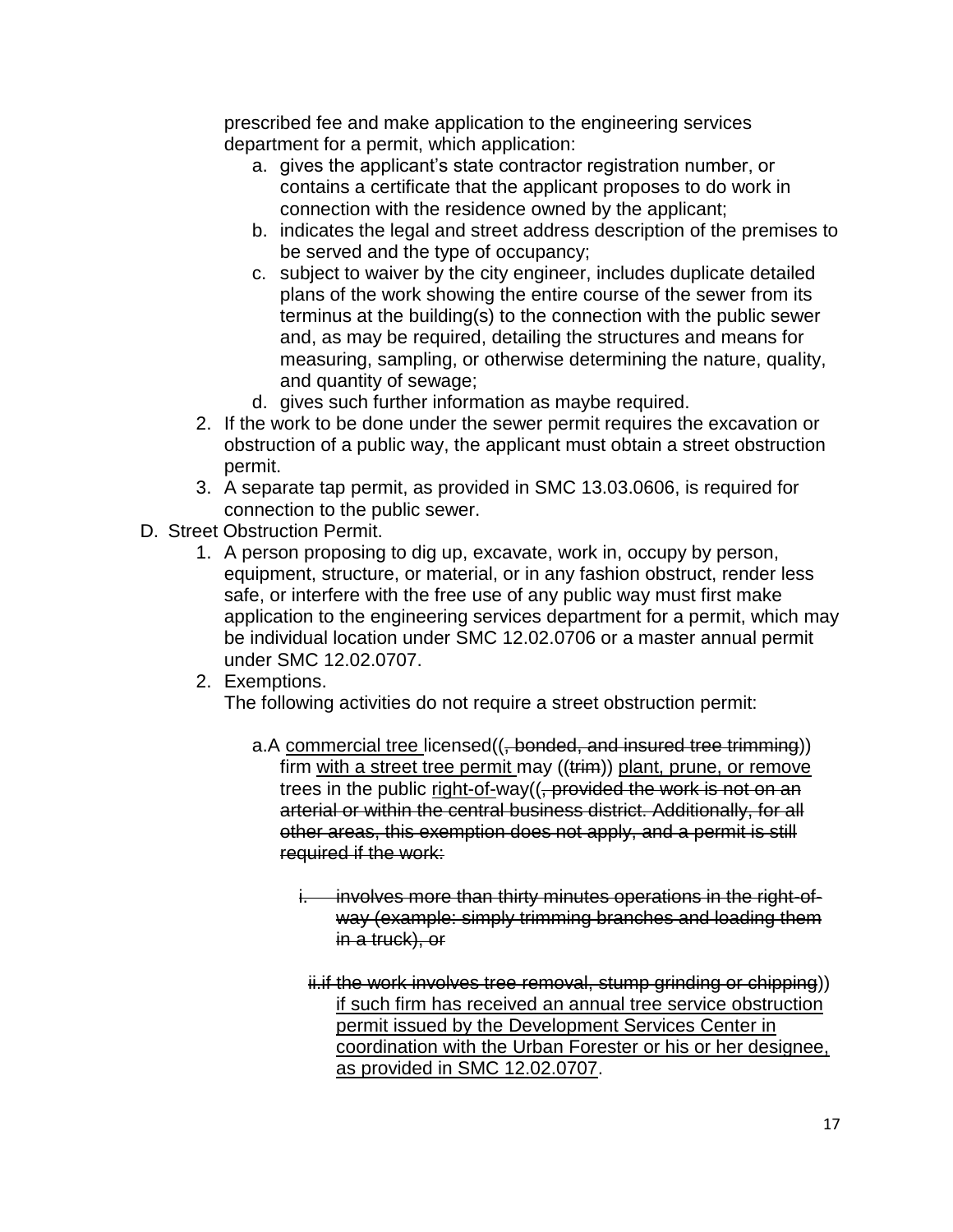- b. A licensed, bonded, and insured sign company performing routine maintenance to existing signs, provided a traffic lane is not obstructed or the work is not within the central business district.
- c. A licensed, bonded, and insured surveyor performing surveying work in the public way, provided the work is not on an arterial or within the central business district.
- d. All persons, whether or not required to obtain a permit, shall notify the department of their activities.
- 3. The applicant shall:
	- a. by plat or map show the exact location of the work, structure, material, or activity when required by city engineer;
	- b. describe in detail the activity, the extent, and duration of the obstruction, and the precautions to be taken to protect the traveling public from the hazards occasioned, including, at least, lighting, barricading, and signing;
	- c. pay the permit fee;
	- d. if the activity is contracting work, demonstrate that the applicant has the appropriate license or registration certificate;
	- e. post a bond as provided in SMC 7.02.070.

**Section 12.** That there is enacted a new chapter 13.14 of the Spokane Municipal Code to read as follows:

# **Chapter 13.14 Credit for Private Tree Retention Section 13.14.010 Findings, purpose, and applicability**

- A. The City of Spokane finds that it is important for the City to help ensure that the City meets its goal of 30% of the land area of the City covered with tree canopy by 2030.
- B. In order to do so, the City intends to provide an incentive to owners of private property to retain trees on newly-developed property through intentional construction, design, protection and preservation, by providing a credit against the property owner's City ((utility bill))water service charge (for residential customers) or water meter charge (for commercial customers).

# **Section 13.14.020 Qualifications**

- A. In order to qualify for the utility fee credit established by this chapter, an applicant must provide documentary evidence (in the form of photos or a site visit by the Urban Forester or his or her designee) of the existence, type, location, and number of trees located on the applicant's undeveloped property which is to be developed. The fee credit established by this chapter is available only for undeveloped property which is to be developed.
- B. Qualifying property owners may request that each qualifying property receive the credit established by this chapter by submitting a written request to the City of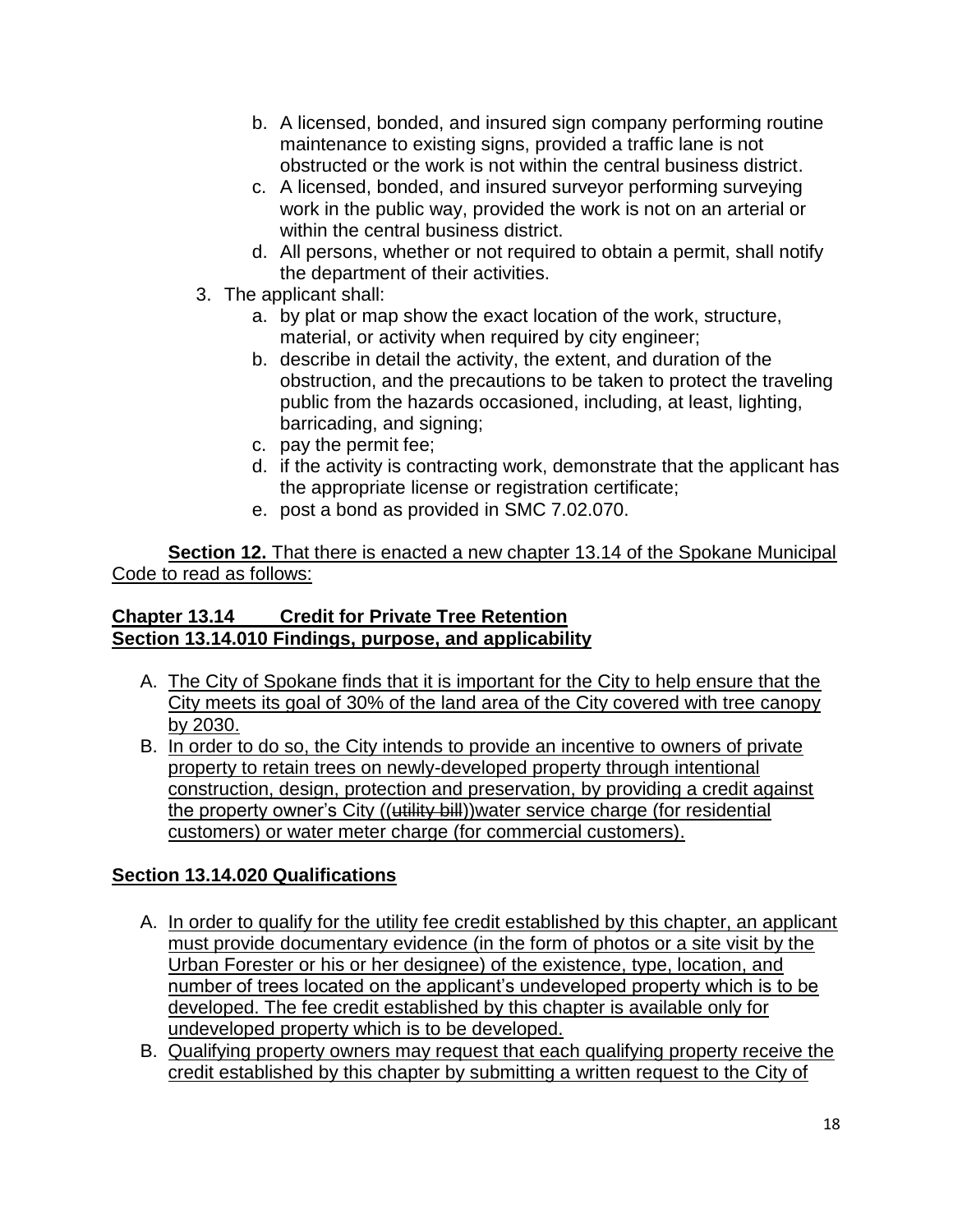Spokane, using the form prescribed and supplied by the City. A property owner must make this request through a duly authorized agent.

- C. If approved, the effective date for the credit shall be the month following the City's acceptance of an accurate, complete, and signed request. Any charges, along with any associated late penalties and interest that may have accrued for the property prior to the effective date of the credit will still be due, as previously billed, and subject to collection under to this chapter.
- D. If a property owner qualifying under this section become the owner of additional property(ies), the owner must submit a new request for a credit for each property pursuant to subsection B of this section.
- E. The property owner is responsible for reporting any change in the number of trees existing on the property that may affect qualification for the credit. If the property owner fails to report any such change, the City shall have the right to pursue the billing and collection of any additional fees (i.e., the credit provided, multiplied by the applicable number of months) that may be due to the City.
- F. Any property owner qualifying for the credit shall, as a condition of receiving the credit, agree to permit the Urban Forester, or his or her designee, to access the property upon seventy-two (72) hours' notice, to verify the existence, number, and type of trees located on the property.

# **Section 13.14.030 Periodic Review**

The program created by this chapter shall expire on December 31, 2022. No later than June 30, 2022, administration staff shall provide a report on the program created by this chapter to the City Council and make a recommendation as to whether to extend this program beyond the expiration date provided for in this section.

**PASSED** by the City Council on **DETERM PASSED** by the City Council on

Council President

Attest: Attest: Approved as to form:

**City Clerk City Attorney**